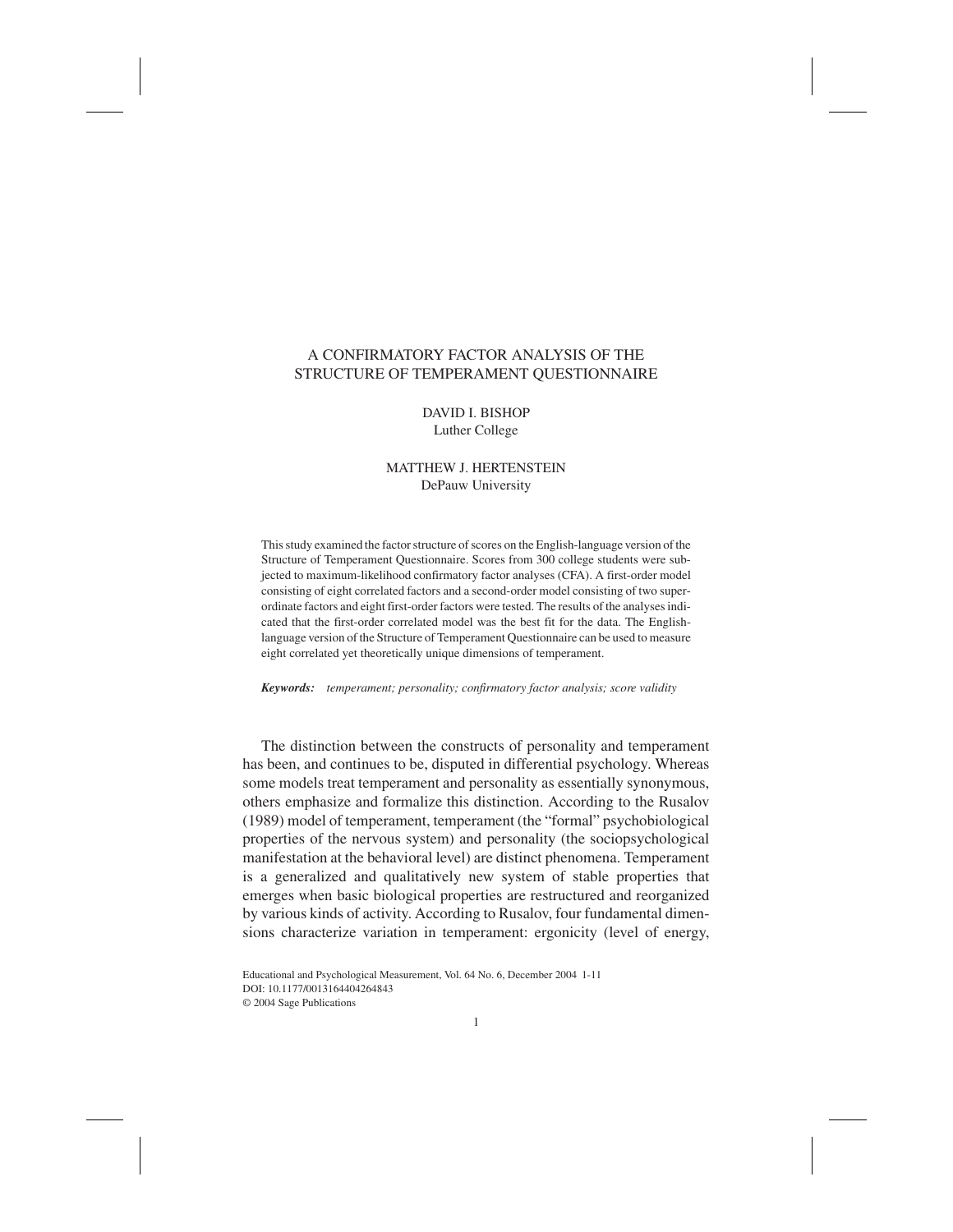#### 2 EDUCATIONAL AND PSYCHOLOGICAL MEASUREMENT

activity, or motivation), plasticity (degree of openness or flexibility), tempo (rapidity of behavioral execution), and emotional sensitivity (emotional upset or reactivity). These dimensions of individuality are manifest somewhat independently in the world of objects (things) and in the social world (people); hence, there is an object-related and social-related aspect to each dimension.

The Russian-language Structure of Temperament Questionnaire (STQ-R) was developed to operationalize the eight dimensions of temperament specified in the structure of temperament model. The English-language version of the Structure of Temperament Questionnaire (STQ-E) was subsequently developed by Rusalov (1989) as an analogue to the original STQ-R. Preliminary attempts to assess the factorial validity of scores on the STQ-E employed exploratory factor analytic (EFA) methods at the scale level. Following the strategy employed by Rusalov with the STQ-R, two studies subjected STQ-E scale scores to a series of factor analyses that extracted two through nine (eight temperament plus one lie scale) factors. Stough, Brebner, and Cooper (1991) administered the STQ-E to a sample of Australian university students and found a factor structure quite similar to the factor structure in the original Russian sample. For example, the two-factor solution showed the expected clustering of the object-related and social-related aspects of temperament. Bishop, Jacks, and Tandy (1993), using a sample of American college students, also found a factor structure similar to the original factor structure.

Although such scale-level factor analyses help to elucidate the interrelationships between the scales (for example, the factor solutions should reveal the object-related and social-related clustering of the scales) and provide a means to compare the factor structure of the instrument across translations, scale-level analysis cannot explicitly confirm the behavior of individual items with regard to their respective scales. Consequently, Dumenci (1996) administered the STQ-E to a sample of American college students and conducted an item-level exploratory factor analysis. He found that the obtained nine-factor solution was inconsistent with the hypothesized nine dimensions of the model. Instead, a three-factor solution (subsequently named Object-Related Activity, Emotionality, and Communicative) emerged in this analysis. Dumenci concluded that the STQ-E should be revised to represent these three factors. It should be noted, however, that a standard factor analysis of dichotomous data (where items are scored yes-no) may produce biased results. Both least squares and maximum likelihood estimation techniques require item distributions that are continuous and normal, assumptions that may be violated with dichotomous response categories (Bandalos, 2002). To achieve unbiased estimates from dichotomous data, researchers may employ programs that utilize special analytic solutions or base their analysis on item parcels (sums of two or more items assessing the same construct). Item parcels have scores that fall on greater-than-dichotomous scales and thus are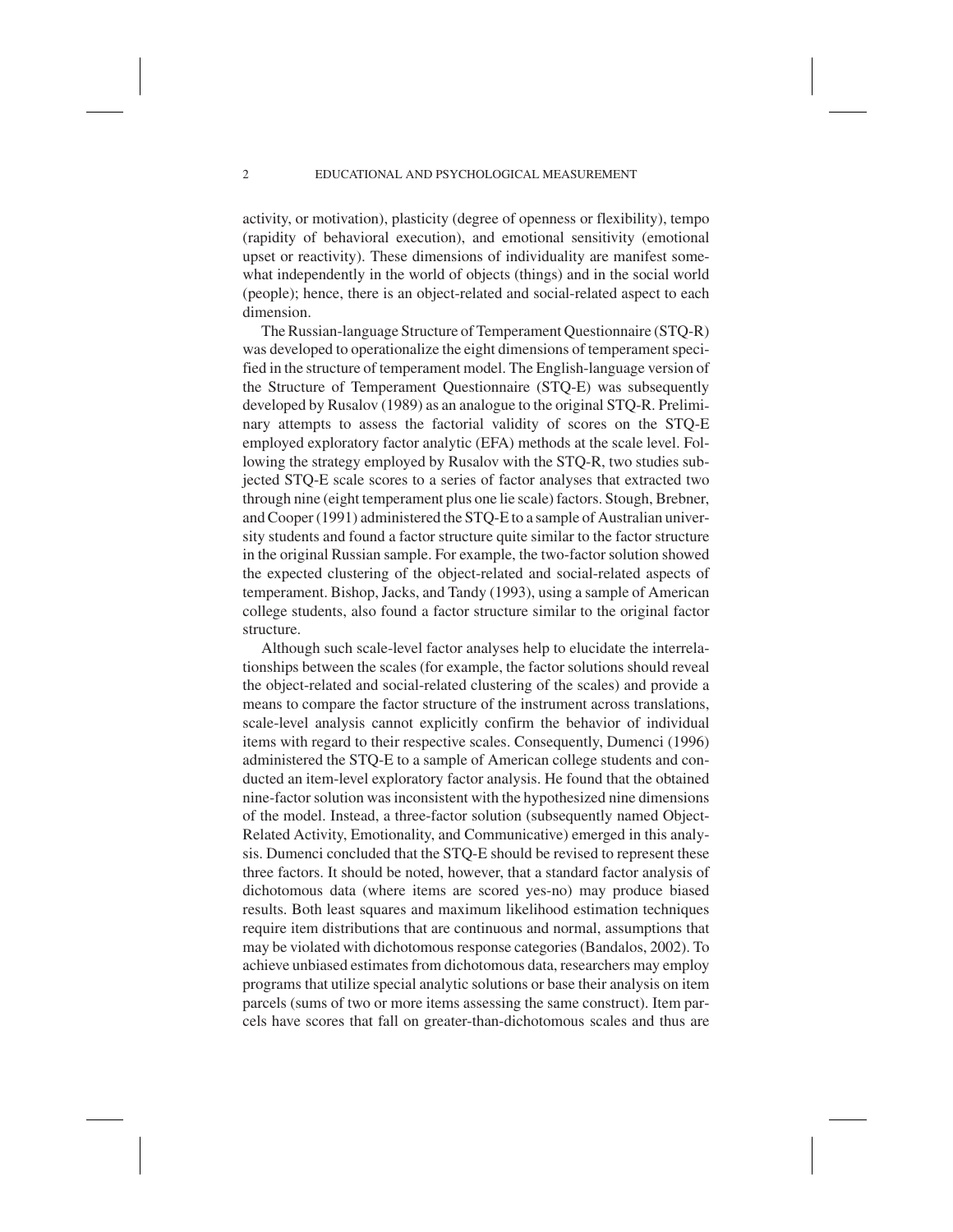more likely to satisfy the assumptions of interval scaling and normality. Because Dumenci did not employ either of these options, the inferences drawn from his item-based analysis may be questioned.

The purpose of the present study was to use confirmatory factor analysis (CFA) to assess the factor structure of the STQ-E with a sample of college students. To avoid the problems associated with the factor analysis of dichotomous items, parcels were formed by summing three items from a common scale. The resulting parcel scores fall on a greater-than-dichotomous scale and reduce the number of parameters to be estimated.

Two models were tested. Model 1 was a first-order model consisting of eight dimensions: object-related ergonicity (Er), social-related ergonicity (SEr), object-related plasticity (Pl), social-related plasticity (SPl), objectrelated tempo (Tp), social-related tempo (STp), object-related emotionality (Em), and social-related emotionality (SEm). Previous research by Rusalov (1989) suggested that several of these dimensions are correlated. Model 2 was a second-order model consisting of two superordinate dimensions of temperament: object-related temperament (O) and social-related temperament (S). In this model, the four object-related dimensions of temperament and the four social-related dimensions of temperament were treated as firstorder factors. Using theory and previous research, both the second-order and first-order models seemed plausible. Because there was not a correlation between every social-related aspect of temperament or between every objectrelated aspect of temperament on the STQ-R (Rusalov, 1989), it could be argued that superordinate factors may not need to be invoked to explain the intercorrelations between the first-order factors. Consequently, we predicted that the first-order model would provide the best fit for the data.

## Method

## *Participants*

The STQ was administered to 300 undergraduates enrolled at a private liberal arts college. The sample consisted of 123 males (mean age in years = 19.15, *SD* = 0.99) and 177 females (mean age in years = 18.94, *SD* = 1.90). Although information on ethnic origin was not collected from the participants, the student body of this college is predominately White. All participants received extra credit in a general psychology course.

## *Instrument*

The STQ is a 105-item, self-report instrument designed to measure eight theoretically derived aspects of temperament. Four scales measure objectrelated individual differences: Er, Pl, Tp, and Em. Four scales measure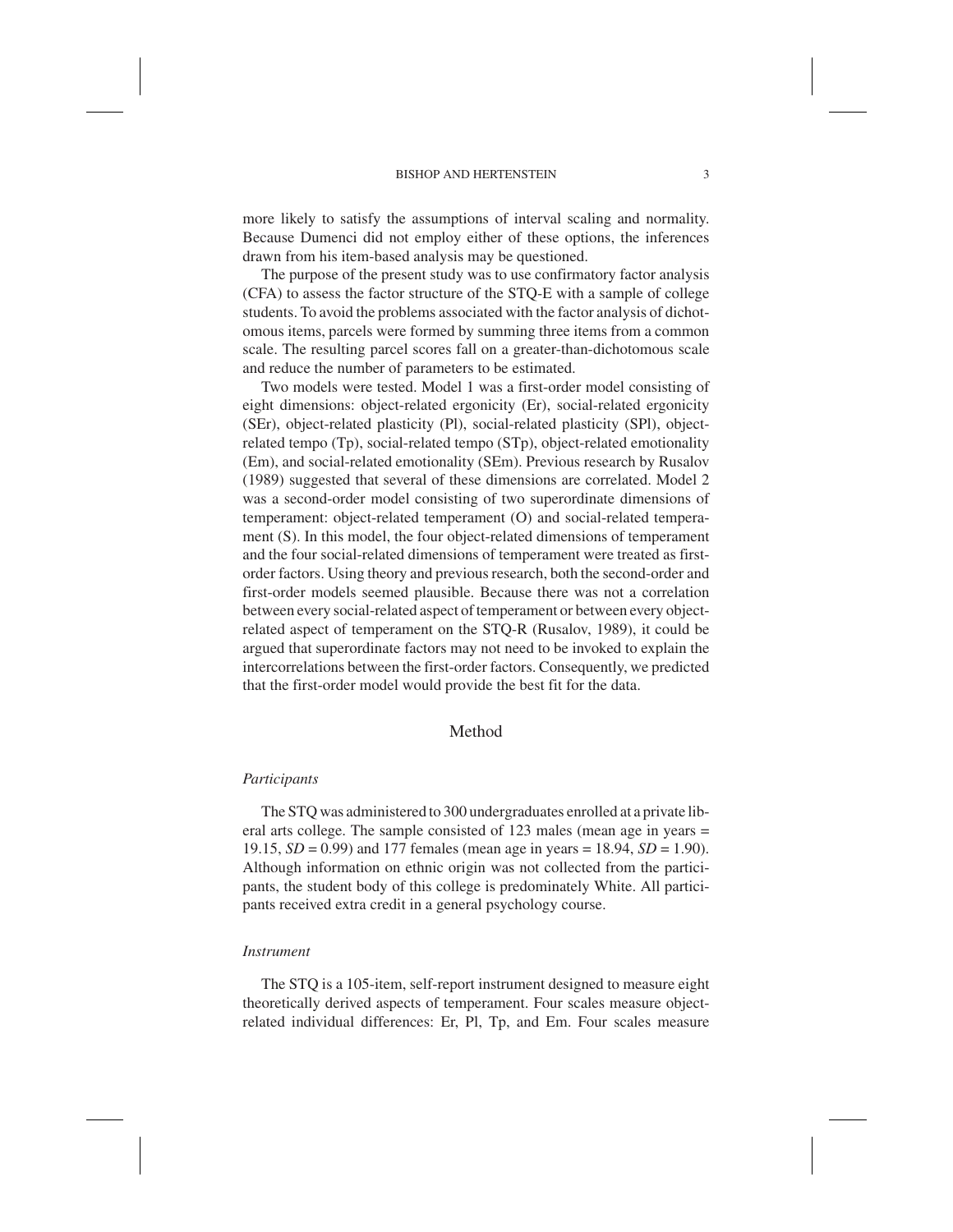#### 4 EDUCATIONAL AND PSYCHOLOGICAL MEASUREMENT



*Figure 1.* Path diagram for the correlated first-order model.

*Note*. Er = object-related ergonicity; SEr = social-related ergonicity; Pl = object-related plasticity; SPl = social-related plasticity; Tp = object-related tempo; STp = social-related tempo; Em = object-related emotionality; SEm = and social-related emotionality.

socially related individual differences: SEr, SPl, STp, and SEm. Each scale consists of 12 dichotomous (yes-no) items. A Lie Scale consisting of 9 dichotomous items is used as a measure of social desirability.

# *Parcel Formation*

The 12 items composing each scale were randomly assigned to 4 parcels of 3 items each. Thirty-two parcels were thus created and served as the observed variables in this analysis.

## *Specification of Models*

Two models were evaluated in this study. The first-order model consisted of the eight temperament scales. Utilizing the STQ-R scale intercorrelations above .30 reported by Rusalov (1989), several of the scales were allowed to correlate. Because the measurement scale for each unobserved variable was indeterminate, one factor loading for each unobserved variable was arbitrarily set to one (see Figure 1). The second-order model consisted of two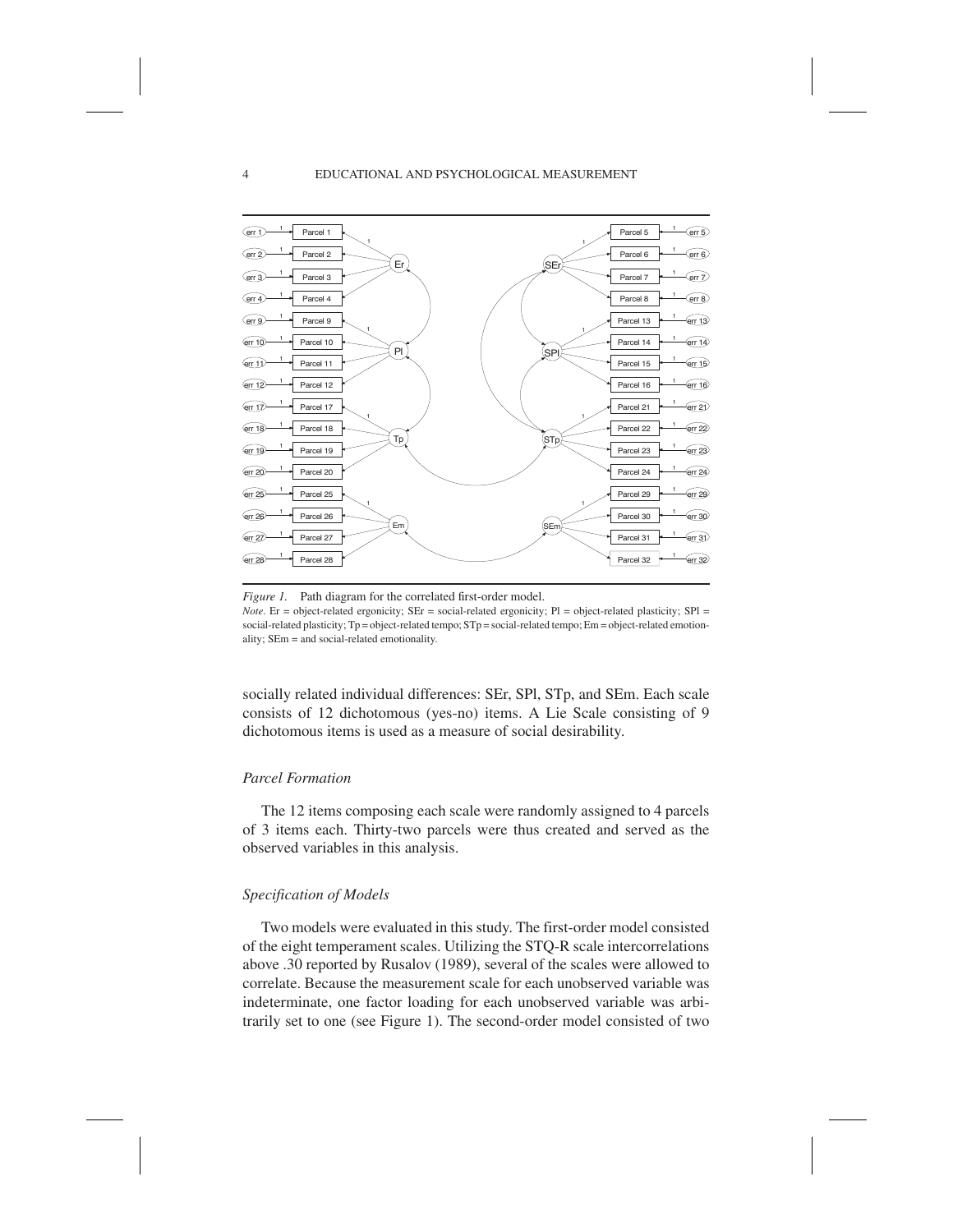



*Note*. Er = object-related ergonicity; SEr = social-related ergonicity; Pl = object-related plasticity; SPl = social-related plasticity; Tp = object-related tempo; STp = social-related tempo; Em = object-related emotionality; SEm = and social-related emotionality.

second-order and eight first-order temperament factors. In this model, the object-related and the social-related aspects of each temperament factor served as first-order factors. Once again, one factor loading for each unobserved variable was arbitrarily set to one (see Figure 2).

# Results

# *Descriptive Statistics*

The item parcels were examined for their distributional characteristics. Parcel means, standard errors, skewness, and kurtosis statistics are presented in Table 1. An inspection of the table suggests that the item parcels generally satisfied assumptions of normality, with some tendency toward platykurtic distributions for a few parcels.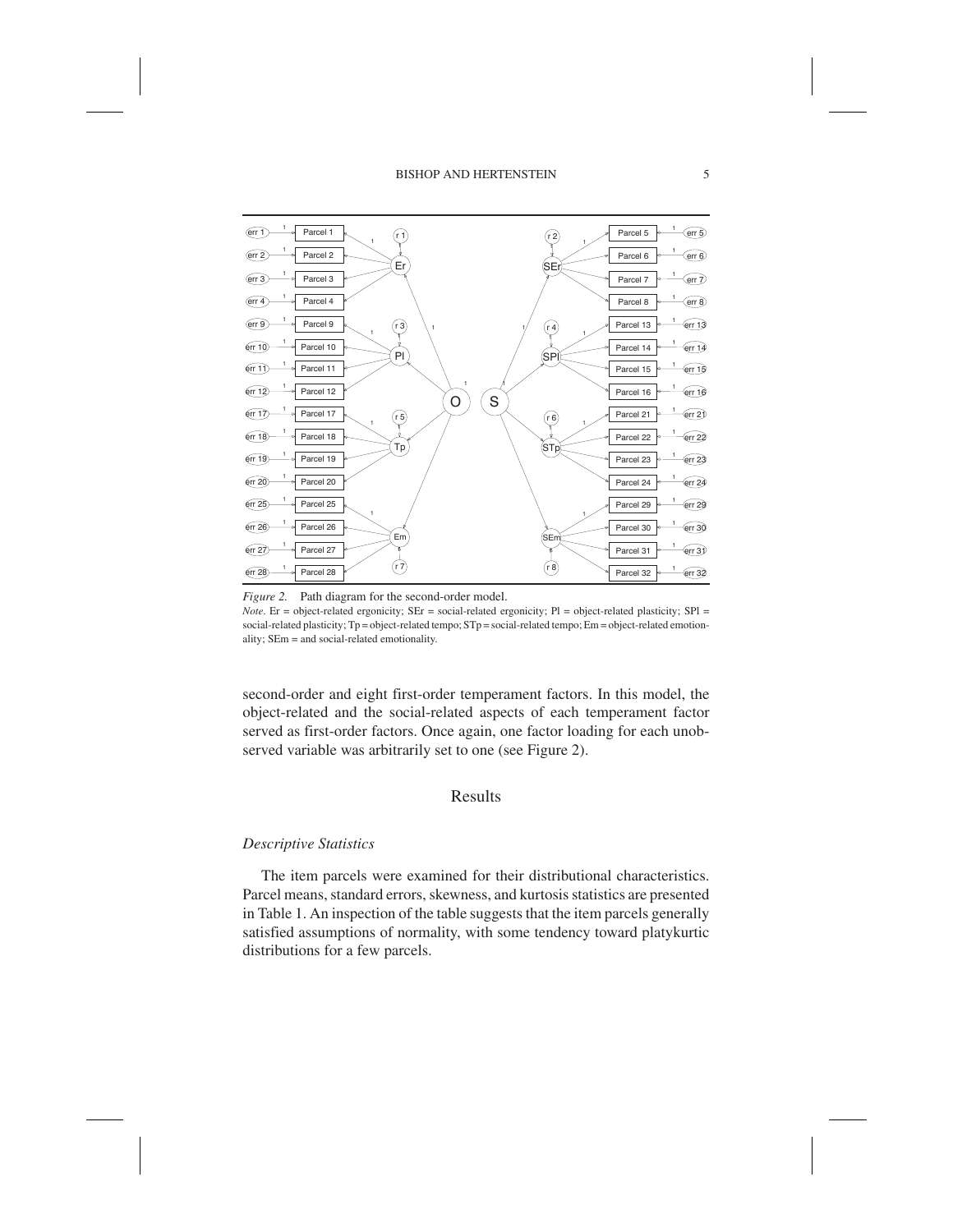## 6 EDUCATIONAL AND PSYCHOLOGICAL MEASUREMENT

| Parcel           | $\cal M$ | $S\hspace{-0.08em}E$ | Skewness | Kurtosis |
|------------------|----------|----------------------|----------|----------|
| $\,1$            | 1.66     | 0.05                 | $-0.07$  | $-0.85$  |
| $\overline{c}$   | 2.07     | 0.05                 | $-0.53$  | $-0.27$  |
| $\overline{3}$   | 1.88     | 0.05                 | $-0.38$  | $-0.47$  |
| $\overline{4}$   | 1.98     | 0.04                 | $-0.40$  | 0.29     |
| 5                | 2.42     | 0.05                 | $-1.19$  | 0.64     |
| 6                | 2.24     | 0.05                 | $-0.92$  | $-0.13$  |
| $\boldsymbol{7}$ | 1.66     | 0.06                 | $-0.25$  | $-0.86$  |
| 8                | 2.34     | 0.05                 | $-1.11$  | 0.22     |
| 9                | 2.53     | 0.04                 | $-1.41$  | 1.32     |
| 10               | 1.88     | 0.06                 | $-0.38$  | $-0.85$  |
| 11               | 1.81     | 0.06                 | $-0.35$  | $-1.01$  |
| 12               | 2.16     | 0.05                 | $-0.82$  | 0.00     |
| 13               | 1.60     | 0.06                 | $-0.01$  | $-1.22$  |
| 14               | 1.49     | 0.06                 | $-0.03$  | $-1.02$  |
| 15               | 1.53     | 0.06                 | $-0.11$  | $-0.90$  |
| 16               | 1.23     | 0.06                 | 0.33     | $-1.09$  |
| 17               | 2.05     | 0.06                 | $-0.65$  | $-0.66$  |
| 18               | 1.85     | 0.06                 | $-0.35$  | $-1.03$  |
| 19               | 2.25     | 0.05                 | $-0.88$  | 0.10     |
| 20               | 2.10     | 0.05                 | $-0.62$  | $-0.48$  |
| 21               | 2.14     | 0.06                 | $-0.78$  | $-0.60$  |
| 22               | 1.81     | 0.06                 | $-0.37$  | $-1.12$  |
| 23               | 1.88     | 0.06                 | $-0.45$  | $-0.77$  |
| 24               | 2.21     | 0.04                 | $-0.70$  | 0.08     |
| 25               | 1.29     | 0.06                 | 0.19     | $-1.13$  |
| 26               | 1.27     | 0.06                 | 0.31     | $-1.19$  |
| 27               | 1.73     | 0.04                 | 0.08     | $-0.56$  |
| 28               | 1.33     | 0.06                 | 0.27     | $-1.19$  |
| 29               | 2.40     | 0.04                 | $-0.85$  | $-0.03$  |
| 30               | 1.45     | 0.05                 | 0.21     | $-0.59$  |
| 31               | 1.42     | 0.05                 | 0.07     | $-0.70$  |
| 32               | 2.21     | 0.04                 | $-0.65$  | $-0.10$  |

| Table 1                                   |
|-------------------------------------------|
| <b>Descriptive Statistics for Parcels</b> |

# *CFA*

The two models were subjected to a maximum-likelihood CFA using AMOS 3.62 (Arbuckle, 1997). Table 2 presents the fit statistics for the two models. Several fit indices were examined to evaluate the overall fit of each model. The chi-square goodness-of-fit statistic was statistically significant for both models, suggesting that neither fit the data. However, the chi-square statistic is sensitive to sample size, so it is rarely used as a sole index of model fit. An adjunct discrepancy-based fit index is the ratio of chi-square to degrees of freedom  $(\chi^2/df)$ . Carmines and McIver (1981) suggested that ratios in the range of 2 to 3 are indicative of an acceptable fit between the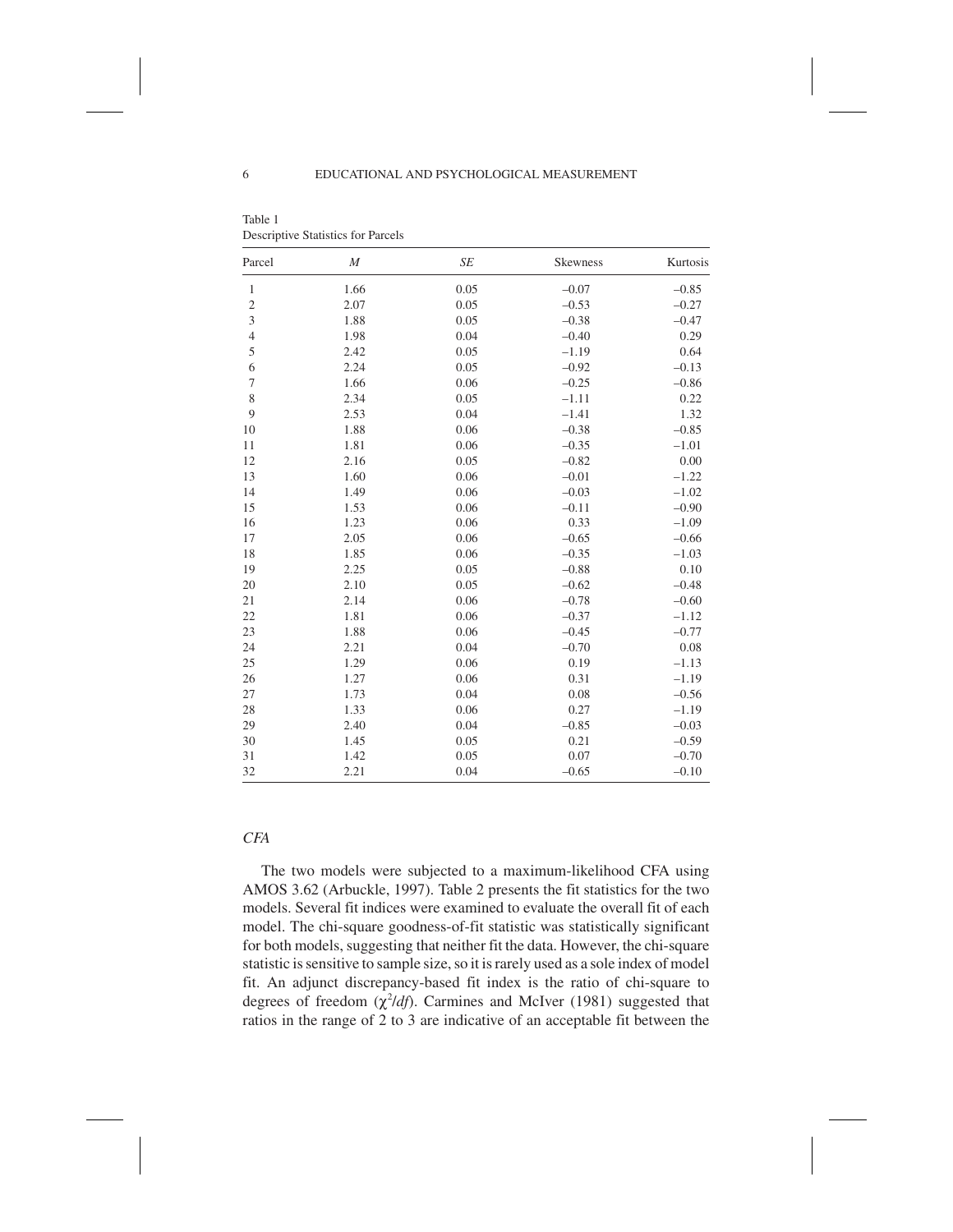Table 2 *Fit Indices for the Two Models*

| Model        | $\sim$    | $\chi^2$ df | NFI  | TLI  | CFI  | <b>RMSEA</b> |
|--------------|-----------|-------------|------|------|------|--------------|
| First-order  | 1.207.416 | 2.642       | .939 | .955 | .961 | .074         |
| Second-order | 1.431.954 | 3.127       | .928 | .942 | .950 | .084         |

*Note*. NFI = normed fit index; TLI = Tucker-Lewis Index; CFI = comparative fit index; RMSEA = root mean square error of approximation.

hypothesized model and the sample data. Using this standard for fit, the firstorder model demonstrated acceptable fit.

Three incremental indices of fit were examined next: the normed fit index (NFI), the comparative fit index (CFI), and the Tucker-Lewis index (TLI). Incremental indices reflect the improvement in fit gained by a given factor model relative to the most restrictive (null or independence) model. All three incremental indices are scaled from 0 (no fit) to 1 (perfect fit). Hu and Bentler (1999) advised that values close to .95 are indicative of good fit. By this standard, the first-order model had two coefficients that suggested a good fit. Finally, the root mean square error of approximation (RMSEA) is a population discrepancy function that compensates for the effects of model complexity. The closer the RMSEA coefficient is to 0, the better the fit of the model. According to Browne and Cudek (1993), a RMSEA value of .05 or less indicates a close fit of the model in relation to the degrees of freedom, whereas a value of .08 or less indicates a reasonable error of approximation. Once again, the first-order model had an RMSEA coefficient within the acceptable range. Taken together, these five indices suggested that the hypothesized first-order model was a reasonable fit for the data in this study. The improvement in fit between the first-order and second-order model was statistically significant ( $\Delta \chi^2 = 224.54$ ,  $\Delta df = 1$ ,  $p < .001$ ).

The factor intercorrelations for the eight first-order factors are presented in Table 3. With one exception, the moderate correlations between factors suggest adequate discriminant validity between these related aspects of temperament. In other words, as specified by theory, the scales measure related but still separate aspects of temperament. The moderate correlations also explain the reasonable (but not better) fit of the second-order model. In contrast, the strong correlation between Em and SEm suggests a lack of discriminant validity. However, Rusalov (1989) argued that the correlation between Em and SEm reflects the common underlying mechanisms of emotional sensitivity that are independent of the sphere of human activity. Hence, from a theoretical point of view, this correlation is not problematic.

The first-order model factor pattern and structure coefficients are presented in Table 4. All pattern coefficients for the 32 parcels were statistically significant  $(p < .01)$ . Thompson (1997) and Graham, Gutherie, and Thompson (2003) argued that both pattern and structure coefficients should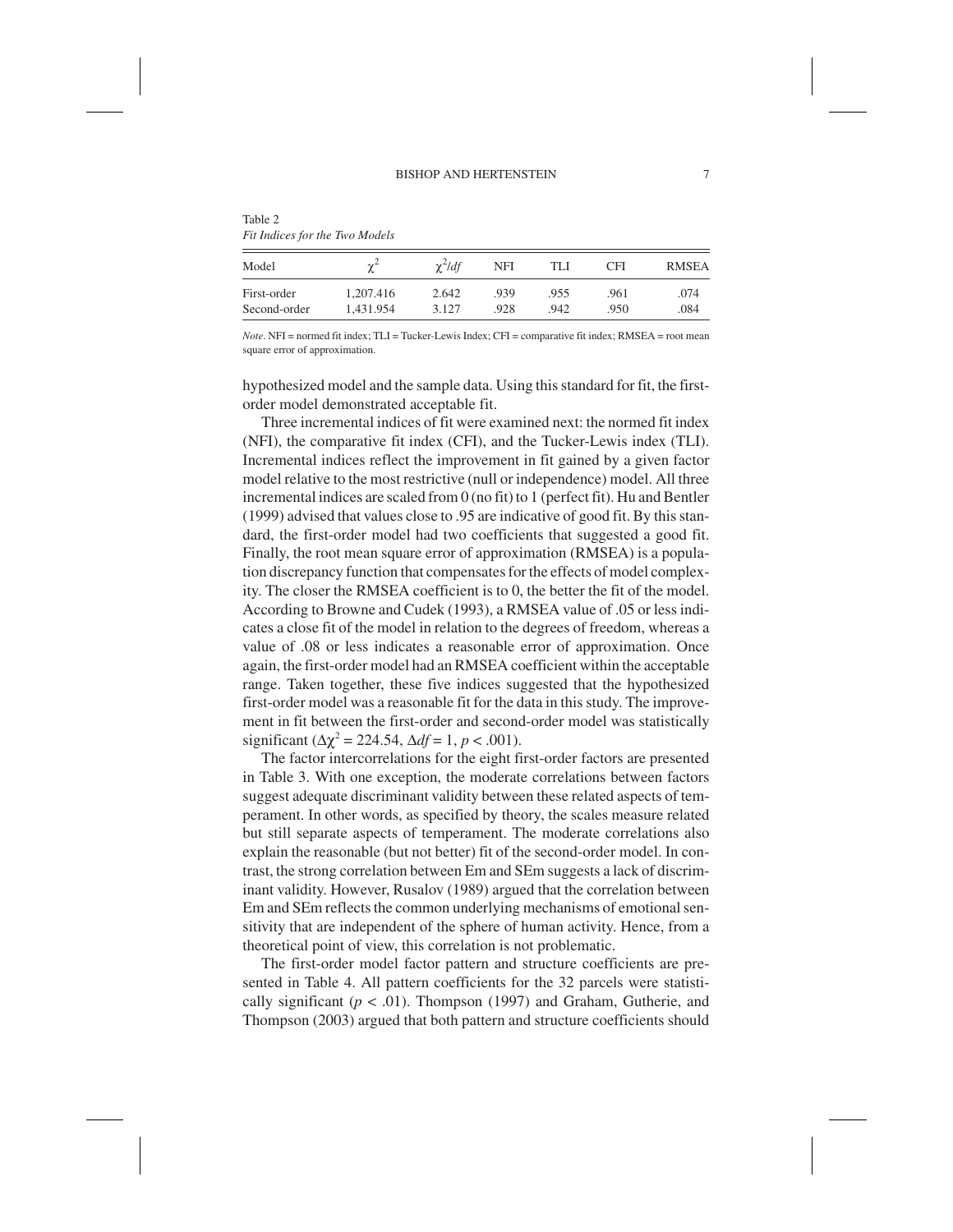Table 3 *Factor Intercorrlations for the First-Order Model*

| Factor     | Er | SEr | Pl     | <b>SPI</b> | Tp     | STp    | Em | SEm    |
|------------|----|-----|--------|------------|--------|--------|----|--------|
| Er         |    |     | $.52*$ |            |        |        |    |        |
| SEr        |    |     |        | $.63*$     |        | $.63*$ |    |        |
| P1         |    |     |        |            | $.35*$ |        |    |        |
| <b>SPI</b> |    |     |        |            |        | $.69*$ |    |        |
| Tp         |    |     |        |            |        | $.22*$ |    |        |
| STp        |    |     |        |            |        |        |    |        |
| Em         |    |     |        |            |        |        |    | $.90*$ |
| SEm        |    |     |        |            |        |        |    |        |

*Note*. Er = object-related ergonicity; SEr = social-related ergonicity; Pl = object-related plasticity; SPl = social-related plasticity; Tp = object-related tempo; STp = social-related tempo; Em = object-related emotionality; SEm = and social-related emotionality.

\**p* < .01.

be examined in CFA when the model in question has correlated factors. A failure to consult the structure coefficients could lead to interpretation errors. An inspection of the table reveals that the structure coefficients for the parcels with pattern coefficients fixed to zero were generally smaller than the structure coefficients that were free to vary. This suggests an appropriate model specification and no need to free additional parameters, yielding an interpretation consistent with the pattern coefficients.

# Discussion

A CFA assessed the factor structure of scores on the STQ-E in a sample of young adult college students. Using item parcels, the confirmatory analysis indicated that the subscales of the STQ-E are best represented as eight separate but interrelated (correlated) dimensions of temperament. Contrary to the item-based exploratory factor analysis performed by Dumenci (1996), the current CFA structure of the STQ-E conformed to both theory and prior research. Although the factor structure of scores on the STQ-E can be deemed adequate with this adult population, the homogeneity of the sample used in this study certainly places limits on the generalizability of these findings. Further confirmatory research with other adult age groups and populations is needed. In addition, research is needed to validate scores from the STQ-E against multiple external criteria. Given that the model suggests that temperament may be manifest somewhat differently in the social world versus the world of objects, future research could focus on existing groups where social versus object differences in temperament are likely to be manifest.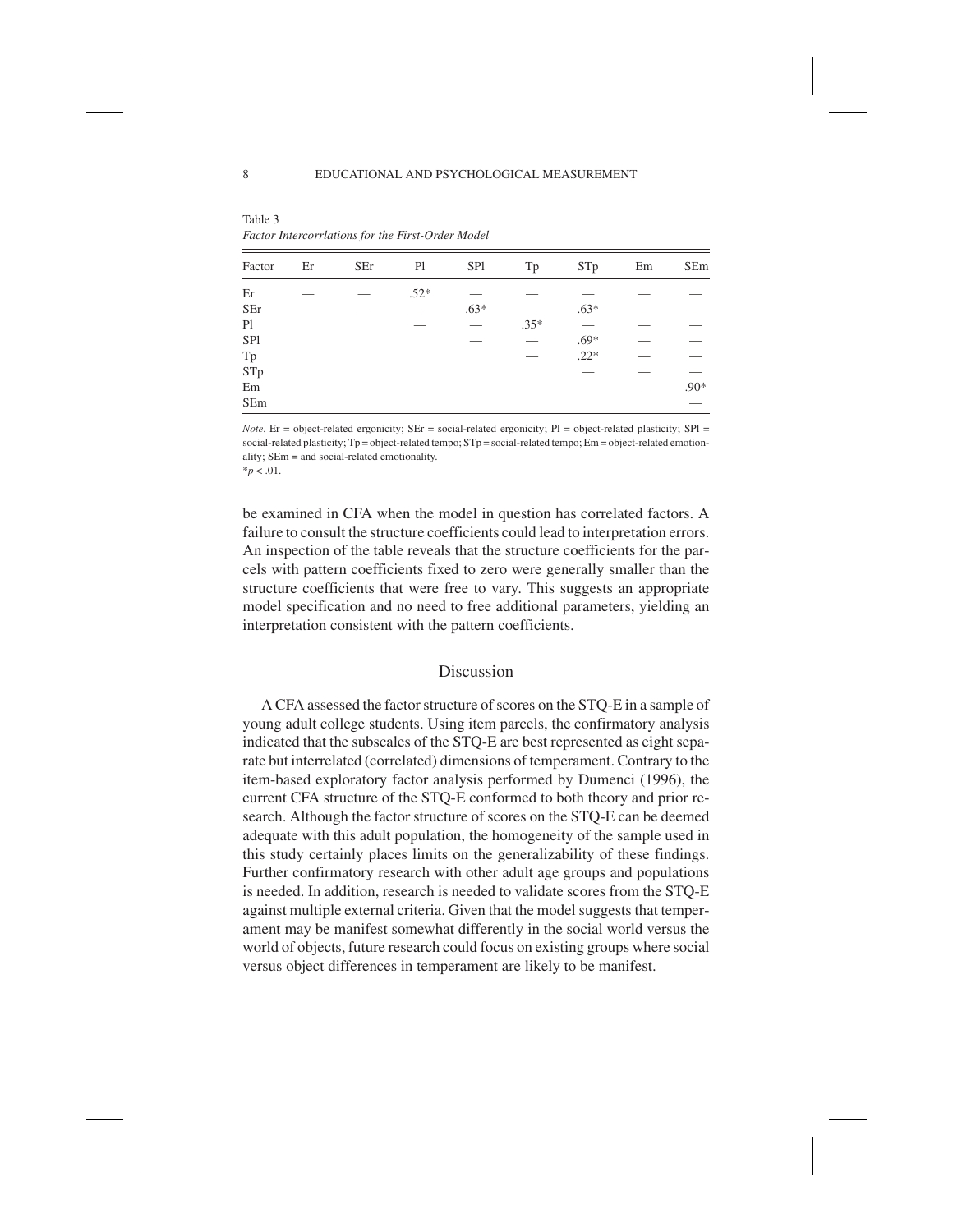| 8888888888<br>8888<br>8 8 8 8 8 8 8 8 7 7 7 8 8 8 8 6 7 8 7 9<br>ممبر<br>ح<br>8<br>8<br>8<br>888<br>$\mathcal{S}$<br>p<br>ىم<br>8 8 8 8 8 8 8 8 8 8 8 8 9 8 9 8 9 8<br>p<br>ىم<br>8 8 8 8 8 8 8 8 9 1; 1; 8 8 8 8 8 8 8 8<br>p<br>8888845888885445888<br>r,<br>8 8 8 8 8 7 5 7 8 8 8 8 8 8 8 8 8 8<br>p<br>8 \$ 5 8 8 8 8 8 8 9 9 9 8 8 8 8 8 8 8 8<br>$r_s$<br>p<br>Parcel<br>567890111日はち10日2021<br>↤ | 88888888858858<br>8 8 8 8 4 4 4 5 8 8 8 8 9 8 9 8 9 8 8 9<br>88 | Fp | STp                    | Em             | SEm                                   |
|---------------------------------------------------------------------------------------------------------------------------------------------------------------------------------------------------------------------------------------------------------------------------------------------------------------------------------------------------------------------------------------------------------|-----------------------------------------------------------------|----|------------------------|----------------|---------------------------------------|
|                                                                                                                                                                                                                                                                                                                                                                                                         |                                                                 |    | ممبر<br>ح<br>p         | $r_s$<br>p     | p                                     |
|                                                                                                                                                                                                                                                                                                                                                                                                         |                                                                 |    | 8                      |                |                                       |
|                                                                                                                                                                                                                                                                                                                                                                                                         |                                                                 |    | 888844488888#4444<br>8 | 88             | 8 8 8 8 8 8 8 8 8 8 8 8 8 8 8 8 8 8 8 |
|                                                                                                                                                                                                                                                                                                                                                                                                         |                                                                 |    |                        | 88888888888888 |                                       |
|                                                                                                                                                                                                                                                                                                                                                                                                         |                                                                 |    |                        |                |                                       |
|                                                                                                                                                                                                                                                                                                                                                                                                         |                                                                 |    |                        |                |                                       |
|                                                                                                                                                                                                                                                                                                                                                                                                         |                                                                 |    |                        |                |                                       |
|                                                                                                                                                                                                                                                                                                                                                                                                         |                                                                 |    | $\infty$               |                |                                       |
|                                                                                                                                                                                                                                                                                                                                                                                                         |                                                                 |    |                        |                |                                       |
|                                                                                                                                                                                                                                                                                                                                                                                                         |                                                                 |    |                        |                |                                       |
|                                                                                                                                                                                                                                                                                                                                                                                                         |                                                                 |    |                        |                |                                       |
|                                                                                                                                                                                                                                                                                                                                                                                                         |                                                                 |    |                        |                |                                       |
|                                                                                                                                                                                                                                                                                                                                                                                                         |                                                                 |    |                        |                |                                       |
|                                                                                                                                                                                                                                                                                                                                                                                                         |                                                                 |    |                        |                |                                       |
|                                                                                                                                                                                                                                                                                                                                                                                                         |                                                                 |    |                        |                |                                       |
|                                                                                                                                                                                                                                                                                                                                                                                                         |                                                                 |    |                        |                |                                       |
|                                                                                                                                                                                                                                                                                                                                                                                                         |                                                                 |    |                        |                |                                       |
|                                                                                                                                                                                                                                                                                                                                                                                                         |                                                                 |    |                        |                |                                       |
|                                                                                                                                                                                                                                                                                                                                                                                                         |                                                                 |    | $\infty$               | $\rm{C}$       |                                       |
| 88                                                                                                                                                                                                                                                                                                                                                                                                      |                                                                 |    | 8                      | 8              |                                       |
| 88<br>88<br>8 ನಿ<br>88                                                                                                                                                                                                                                                                                                                                                                                  |                                                                 |    | $\overline{17}$<br>8   | 88             | 88                                    |
| 8                                                                                                                                                                                                                                                                                                                                                                                                       |                                                                 |    | $\frac{4}{5}$<br>45    |                |                                       |

Table 4

9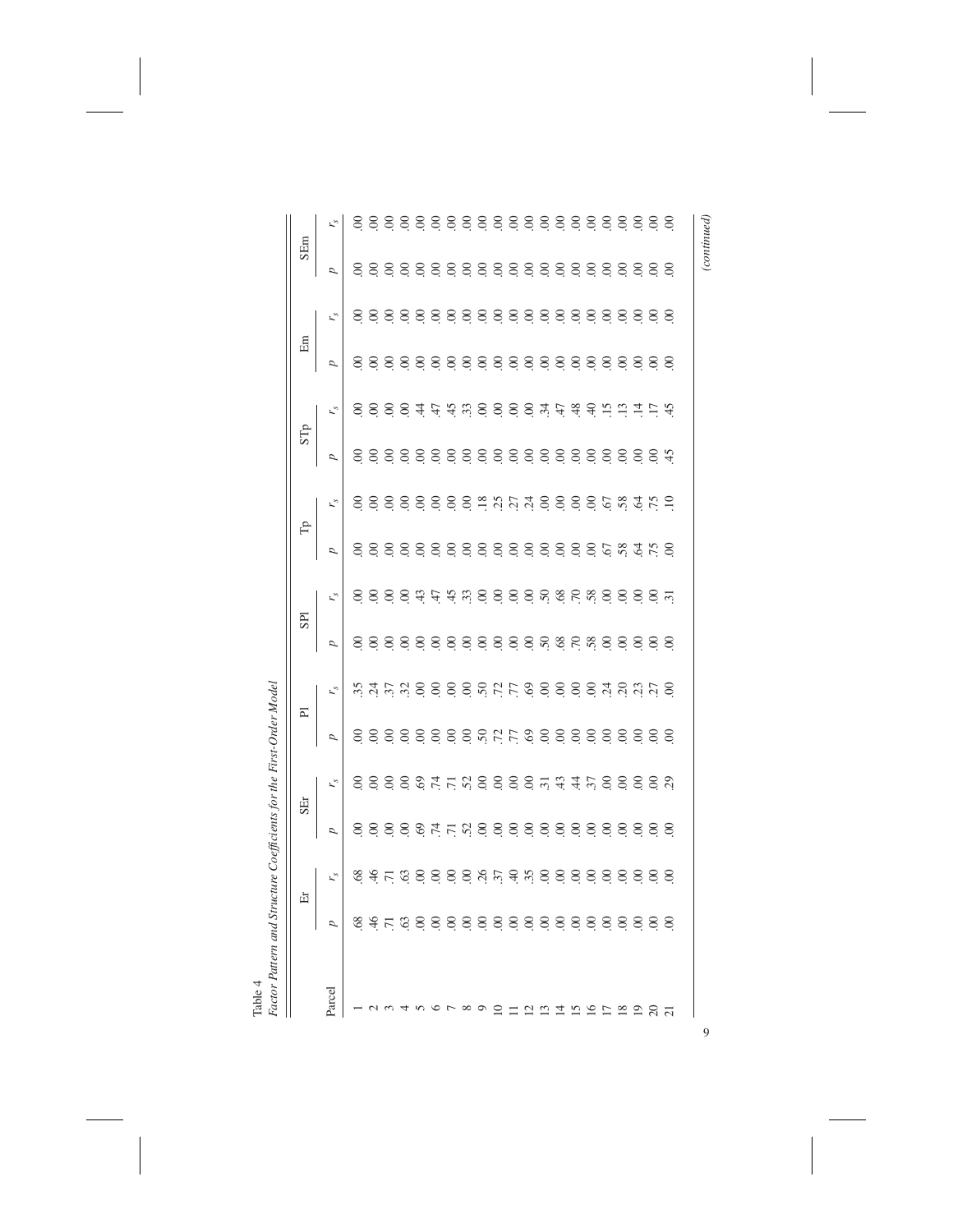|                |          | 卣        |          | SEr             | ᇎ         |          | <b>SPI</b> |                | Tp       |                 | STp            |          | Еm       |                | SEm            |                |
|----------------|----------|----------|----------|-----------------|-----------|----------|------------|----------------|----------|-----------------|----------------|----------|----------|----------------|----------------|----------------|
| Parcel         | Þ        | $\zeta$  | d        | Ľ               | Þ         | Ľ        | p          | Ľ              | p        | Ľ               | Þ              | Ľ        | d        | Ľ              | d              | Ľ              |
| 25             | 8        | $\infty$ | $\infty$ | 52              | 8         | $\infty$ | $\infty$   | 56             | $\infty$ | 18              | 82             | 82       | 8        | $\overline{0}$ | $\infty$       | 8              |
| Z              | $\rm{C}$ | $\infty$ | $\infty$ | 37              | 8         | $\infty$ | $\infty$   | $\overline{4}$ | $\infty$ | 13              | 59             | 59       | $\infty$ | $\infty$       | 8              | $\rm{C}$       |
|                | $\odot$  | $\infty$ | $\infty$ | $\overline{40}$ | $\infty$  | $\infty$ | $\infty$   | 43             | $\odot$  | $\overline{14}$ | 63             | 63       | $\infty$ | $\infty$       | 8              | $\odot$        |
| 24.88          | $\odot$  | $\infty$ | $\infty$ | $\odot$         | $\infty$  | $\infty$ | $\odot$    | $\odot$        | $\infty$ | $\overline{0}$  | $\overline{0}$ | $\infty$ | 67       | 67             | 8              | 3              |
|                | $\rm{C}$ | $\infty$ | $\infty$ | $\rm{C}$        | $\infty$  | $\infty$ | $\infty$   | $\infty$       | $\rm{C}$ | $\infty$        | $\infty$       | $\infty$ | 77       | 77             | $\infty$       | 69             |
|                | $\odot$  | $\infty$ | $\infty$ | $\odot$         | $\infty$  | $\infty$ | $\infty$   | $\infty$       | $\odot$  | $\infty$        | $\infty$       | $\infty$ | 64       | 64             | $\odot$        |                |
| 278            | $\odot$  | $\infty$ | $\infty$ | $\infty$        | $\infty$  | $\infty$ | $\odot$    | $\infty$       | $\infty$ | $\infty$        | $\infty$       | $\infty$ | 73       | 73             | $\infty$       | 58             |
|                | $\infty$ | $\infty$ | $\infty$ | $\infty$        | $\infty$  | $\infty$ | $\infty$   | $\infty$       | $\infty$ | $\infty$        | $\overline{0}$ | $\infty$ | $\infty$ | 37             | $\overline{4}$ | $\overline{4}$ |
| 29             | $\infty$ | $\infty$ | $\infty$ | $\infty$        | $\otimes$ | $\odot$  | $\odot$    | $\odot$        | $\odot$  | $\infty$        | $\infty$       | $\infty$ | $\odot$  | 45             | 50             |                |
| $\overline{5}$ | $\infty$ | $\infty$ | $\odot$  | $\overline{0}$  | $\infty$  | $\odot$  | $\odot$    | $\infty$       | $\odot$  | $\overline{0}$  | $\overline{0}$ | $\infty$ | $\infty$ | 58             | $\mathfrak{L}$ | 50             |
| 32             | $\infty$ | S        | S        | $\overline{0}$  | $\infty$  | $\infty$ | $\infty$   | $\infty$       | $\odot$  | $\infty$        | $\infty$       | $\infty$ | $\infty$ | 45             | 49             | 49             |

*Note*. Er = object-related ergonicity; SEr = social-related ergonicity; Pl = object-related plasticity; SPl = social-related plasticity; Tp = object-related tempo; STp = social-related tempo; Em =  $\frac{1}{2}$  $\frac{1}{1}$ po.<br>T p<br>D  $uy, 1p=0$  $\mathbf{r}$ ity;  $\mathbf{r}$ pu<br>D AVICE LA – DUJOCET CIARCA CISOLINEA Y, OLA – SOCIAT TORRO CHE OTHER ADDITIONALE CONSECTED AND CONSECUTE AND SOCIAL-TE LATE OF MODIVALITY. object-related emotionality; SEm = and social-related emotionality.

10 Table 4

*(Continued)*